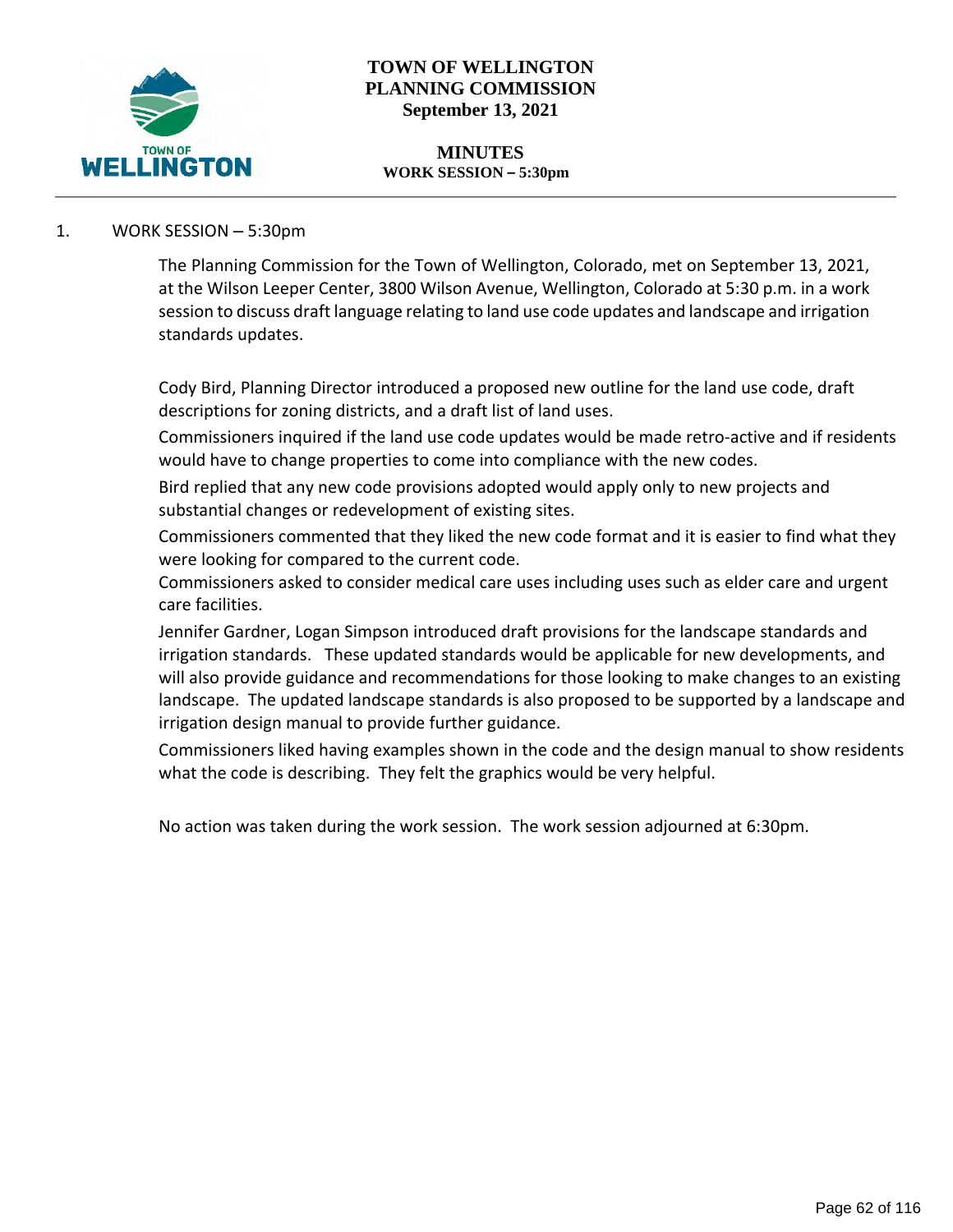

# **TOWN OF WELLINGTON PLANNING COMMISSION September 13, 2021**

## **MINUTES REGULAR MEETING – 6:30pm**

# 2. CALL REGULAR MEETING TO ORDER – 6:30pm

The Planning Commission for the Town of Wellington, Colorado, met on September 13, 2021, at the Wilson Leeper Center, 3800 Wilson Avenue, Wellington, Colorado at 6:30 p.m.

## 3. ROLL CALL

Commissioners Present: Bert McCaffrey, Chairperson Tim Whitehouse Rebekka Kinney Eric Sartor Troy Hamman Linda Knaack

| Absent:             | <b>Barry Friedrichs</b>                                     |
|---------------------|-------------------------------------------------------------|
| Town Staff Present: | Cody Bird, Planning Director<br>Liz Young Winne, Planner II |
|                     | Patty Lundy, Development Coordinator                        |

## 4. ADDITIONS TO OR DELETIONS FROM THE AGENDA

None

## 5. PUBLIC FORUM

Christine Gaiter said that on page 6 she did not like what she was seeing for the definition for the C2 zone district description. She would like to see Harrison and McKinley Street be treated the same.

Kathy Wydallis commented that there was discussion during the Comprehensive Plan discussion that there was not going to have high density .

Sherry Leeper commented that she lives on Harrison Ave. in a residential area and wishes for it to remain low density residential.

Alyssa Ratzlaff said that she takes pride in her home and she says she likes the feeling when you drive through town that it is not big and fancy but that it is the small town feel with history. She doesn't want transitional zoning and would like the area to keep the same old character that it has now. The downtown housing is currently the most affordable.

Jon Gaiter, Trustee, said he wanted the Commissioners and staff to remember that the Town Board asked residents to trust this Commission and staff that they would do their jobs and will listen to concerns. He said that it doesn't seem that has happened.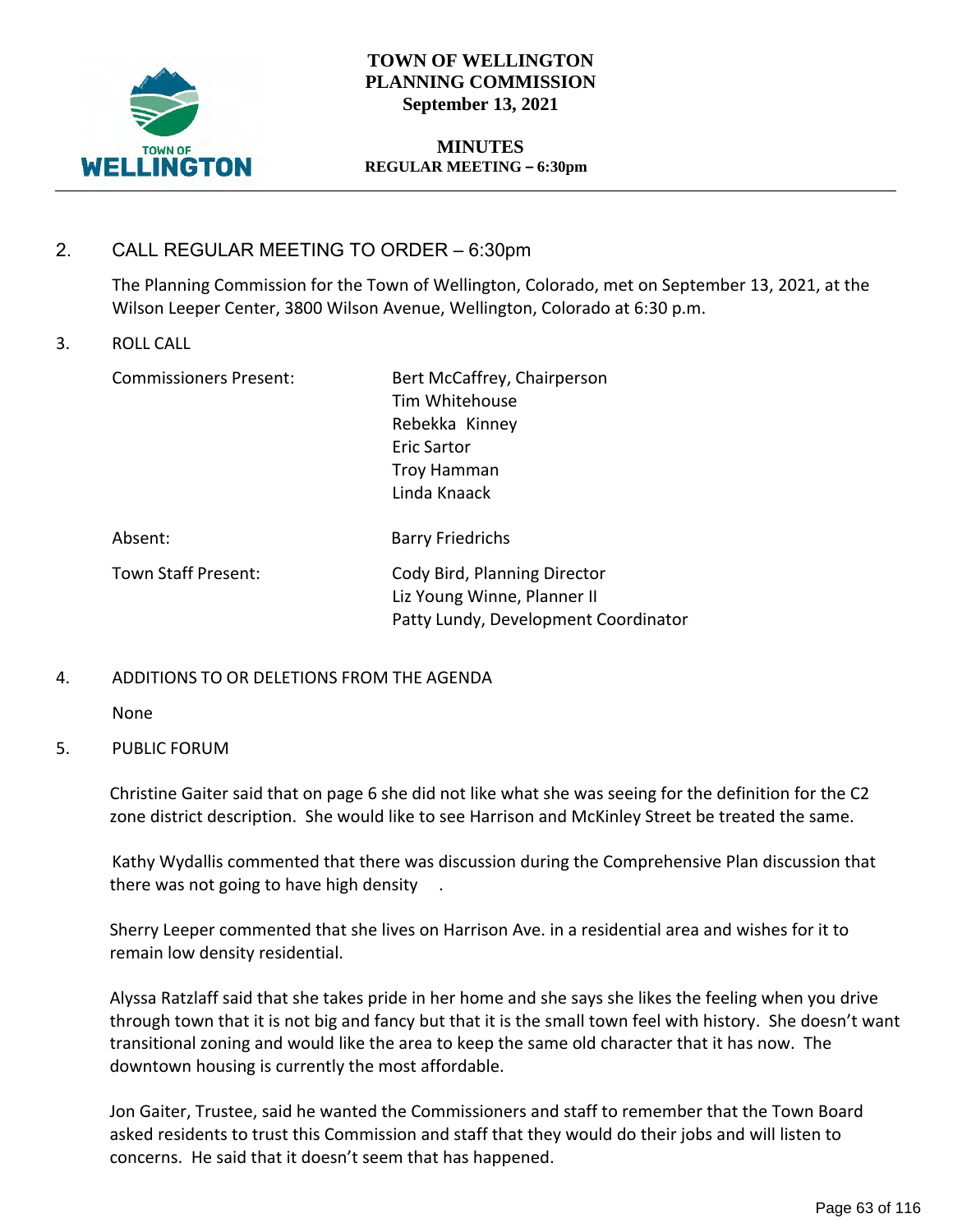Karen March stated she lives is on McKinley Ave. and would like it to be low density.

## 6. CONSIDERATION OF MINUTES

A. Meeting Minutes of August 2, 2021

Moved by Commissioner Sartor, seconded by Commissioner Whitehouse to approve the minutes as presented. Motion passed 6-0.

### 7. NEW BUSINESS

A. Minor Subdivision – Lot 1, Amended Lots 2 and 3, Replat of Tract 47, Wellington Place Subdivision  $(3837 6<sup>th</sup> St.)$ 

Bird introduced the staff report. The proposed minor subdivision is a lot split of the existing property currently occupied by the Wellington Vet Hospital. The applicant desires to divide the lot so the Vet Hospital can remain and create a second building site for future commercial development. Staff is supportive of the request to divide the property to create a second building site A few minor cleanup things on the drawing are identified in the staff report that can easily be corrected on the final document.

Bird explained that the site has a significant floodplain that limits the site. Staff asked the applicant to provide some conceptual drawings to illustrating that subdivision of the property would still have sufficient space to meet the building footprint needs, parking lot circulation and access, and to meet the 6<sup>th</sup> Street dedication requirements. The applicant provided the conceptual drawings requested and demonstrated that all the requirements could be satisfied. A cross-lot parking and access easement was suggested by staff to ensure the needs of both properties could be met. Staff can work with the owner and applicant on the mechanics of the parking and access dedications.

Kevin Brazelton, United Civil Design Group was in attendance to representing the applicant. He did not have anything to add to Bird's comments. The owner has reviewed the staff comments in the report and have no issues with providing the easement or addressing the comments. He is available to answer any questions.

Chairman McCaffrey wanted to know if the concept site plan provides enough parking. Bird replied that it does.

Commissioner Whitehouse asked about the drainage and the flood plain. Bird reminded that the site plan provided for the site was conceptual only to show that there is room to build a structure and parking to support it on the property if the property is divided.

Chairman McCaffrey asked if there would still be a dog park with the vet clinic.

Brazelton replied yes, there would be.

Chairman McCaffrey opened the public hearing.

Ralph Houdeshell said that Coal Creek can't handle the water presently and wanted to know if there are any plans to remedy the situation. He said that the 24" pipe that goes across the property does not hold the water that it does not go through it but that it floods his property at 7735 Sixth Street. He said that he tried to meet with the prior Town Administrator or Town Engineer in the past, but the meeting did not happen.

Commissioner Hamman asked for him to send in some documentation and pictures and the Town would investigate the situation.